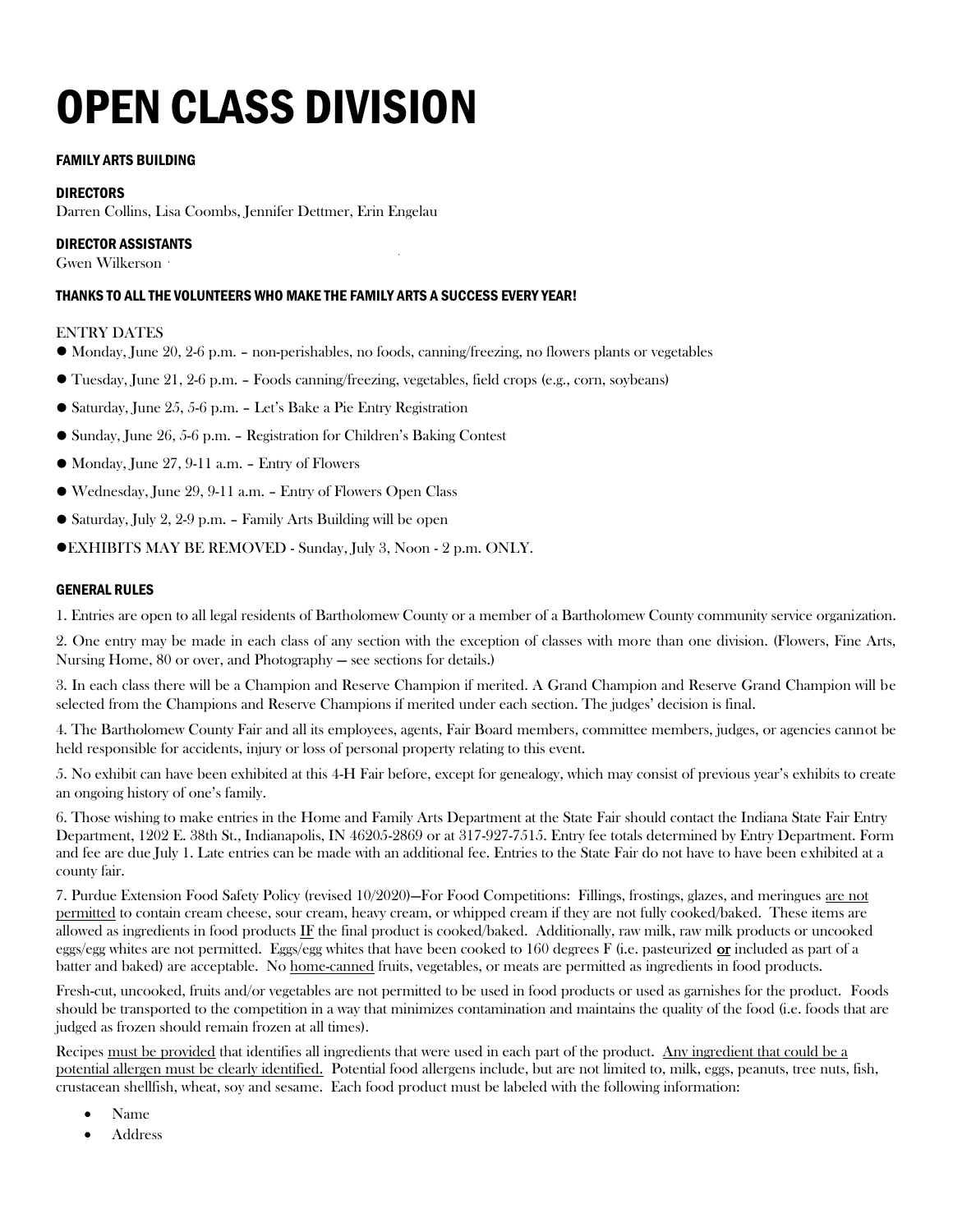- Contact information
- Date the food product was made

Contestants should carefully wash their hands and make sure that their hands do not have any open cuts before preparing foods. If cuts are present, the wound should be bandaged and a single use food service glove worn on the hand during all stages of food production. Contestants should not be preparing food exhibits for competition within 48 hours of recovering from any illness. People experiencing symptoms of vomiting, diarrhea, fever, and/or jaundice should not be allowed to prepare food.

Judges and individuals who will consume products from county and/or state competitions should be informed that they are at risk for foodborne illness since the established policy cannot guarantee that an entry has been properly prepared or handled before, during or following the competition. The food products for competitions are home produced and processed and the production area is not inspected by the Indiana State Department of Health. Tasting of a food product is solely at the discretion of the judge and consumers. Judges are **NOT** to taste any home preserved foods such as low-acid or acidified foods like green beans, tomatoes or tomato products, jams/jellies/fruit preserves or fermented products produced in the home.

### SECTION #1 — ANTIQUES

- 1) All items must be 50 years of age or older.
- 2) Each exhibitor is limited to one entry in each category.

3) The exhibitor of an antique must be the owner of that antique. Antiques may not be borrowed for entry into competition. In any instance of dispute, exhibitors may be required to prove ownership of an entry.

4) All articles will be exhibited with what is deemed proper protection from handling errors and possible theft. The Fair Board will use all reasonable care to protect and ensure the safety of the article entered, but will in no way be held responsible for any loss, theft, breakage or damage that may occur.

5) Exhibitor may include a brief, typed description of the history of the item being exhibited. The description may be typed on a card no larger than 3-by-5 inches.

Class 1 — Kitchenware Class 2 — Tools Class 3 — Toys Class 4 — Jewelry  $Class 5 - Clothing$ Class 6 — Textiles Class 7 — Time Pieces Class 8 — Glassware Class 9 — Dish Ware Class 10 — Silver (not Jewelry) Class 11 — Pottery Class 12 — Paper Memorabilia Class 13 — Miscellaneous

### SECTION #2 — BASKETS

- Class 1 Reed
- Class 2 Nantucket
- Class 3 Miniature
- Class 4 Other Material
- Class 5 Miscellaneous

### SECTION #3 — CAKES

One slice to be displayed and remainder will be released after 8 p.m. same day of entry.

#### \*\*\*See rule #7 of General Rules for the Food Exhibit Rule\*\*\*

- Class 1 Angel food (not iced) 1/2 of cake
- Class  $2$  Chocolate cake (iced)  $1/2$  of cake
- Class 3 White layer (iced) 1/2 of cake
- Class 4 Chiffon (iced) 1/2 of cake
- Class 5 Cupcakes 3 on a plate
- Class 6 Miscellaneous 1/2 of cake
- Note: Must include recipe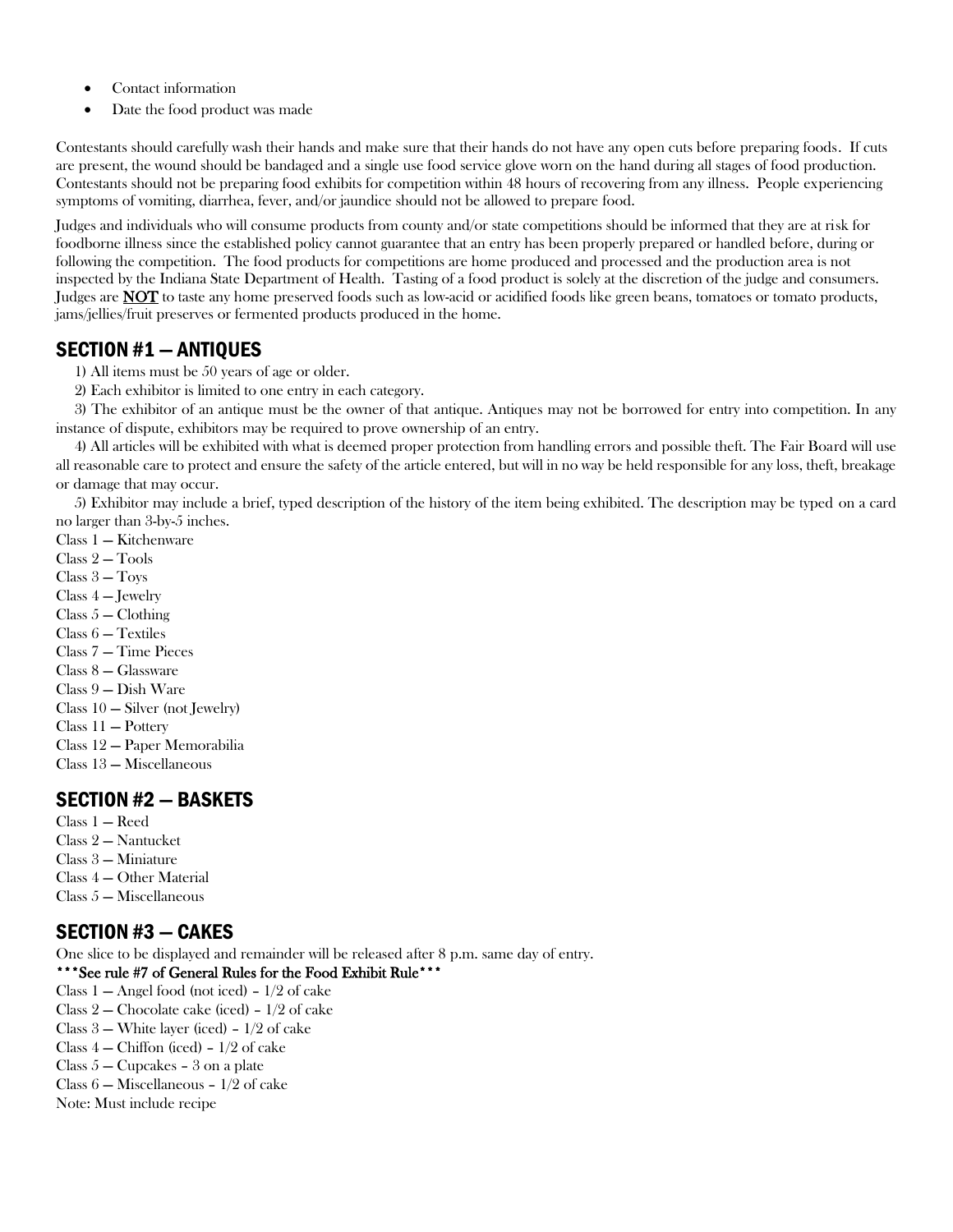### SECTION #4 — CANDY

3 pieces exhibited on a 6-inch white paper plate.

\*\*\*See rule #7 of General Rules for the Food Exhibit Rule\*\*\*

Class 1 — Fudge (a) Chocolate (b) Peanut Butter Class 2 — Divinity Class 3 — Fondant Class 4 — Peanut Brittle Class 5 — Cereal Class 6 — Miscellaneous Note: Must include recipe

### SECTION #5 — CANNING

Recommended containers for exhibit are one pint or one quart glass container. Label product with contents and date canned, 1 year old maximum. Recipe must be provided with entry.

\*\*\*See rule #7 of General Rules for the Food Exhibit Rule\*\*\* Class 1 – Pickle/Relish (a) Bread and Butter Pickles (b) Dill Pickles, sliced, whole or spires (c) Zucchini Pickles (d) Sweet Cucumber Pickles (e) Pickled Beets (f) Corn Relish (g) Sweet Relish (h) Any other Pickle (i) Any other Pickle Relish (j) Any other Fruit or Vegetable Relish other than pickle. Class 2 — Sauce/Salsa (a) Fruit Salsa (b) Tomatillo or Green Tomato Salsa (c) Tomato Salsa (d) Tomato/Green Chile Salsa (e) Tomato Taco Sauce (f) Ketchup (g) Barbecue Sauce (h) Spaghetti Sauce (i) Any other Sauce/Salsa Class 3 – Vegetable (a) Asparagus (b) Beans, shelled (c) Beets (d) Carrots (e) Corn, cream style (f) Corn, whole kernel (g) Green Beans (h) Tomato – whole, quartered, or crushed (i) Tomato Juice (j) Any Other Vegetable Class 4 — Jam/Preserve (a) Apricot (b) Berry – Other Than Strawberry (c) Cherry (d) Grape (e) Peach (f) Strawberry (a) Apple (b) Apricot (c) Berry (d) Grape Class 7 — Fruit (a) Applesauce (b) Apples (c) Cherries (d) Peaches (e) Pears (f) Pear Honey

### SECTION #6 — CERAMICS

Lead-free liners must be used on all food containers. If not, it should be noted on entry card. Class 1 — Underglaze

(g) Two or More Fruits (h) Any Other Jam or Preserve Class  $5$  – Jellies (e) Two or More Fruits (f) Any Other Jelly Class 6 — Fruit Butters (a) Apple Butter (b) Apricot Butter (c) Peach Butter (d) Any Other Butter (f) Pie Filling – any fruit (g) Any Other Fruit Class 8 — Fruit Syrup or Fruit Honey (a) Blueberry Fruit Syrup (b) Cherry Fruit Syrup (c) Grape Fruit Syrup (d) Strawberry Fruit Syrup (e) Peach Honey (g) Strawberry Honey (h) Any Other Syrup or Fruit Honey

(a) Original Design (b) Molded Design (c) Wipe Away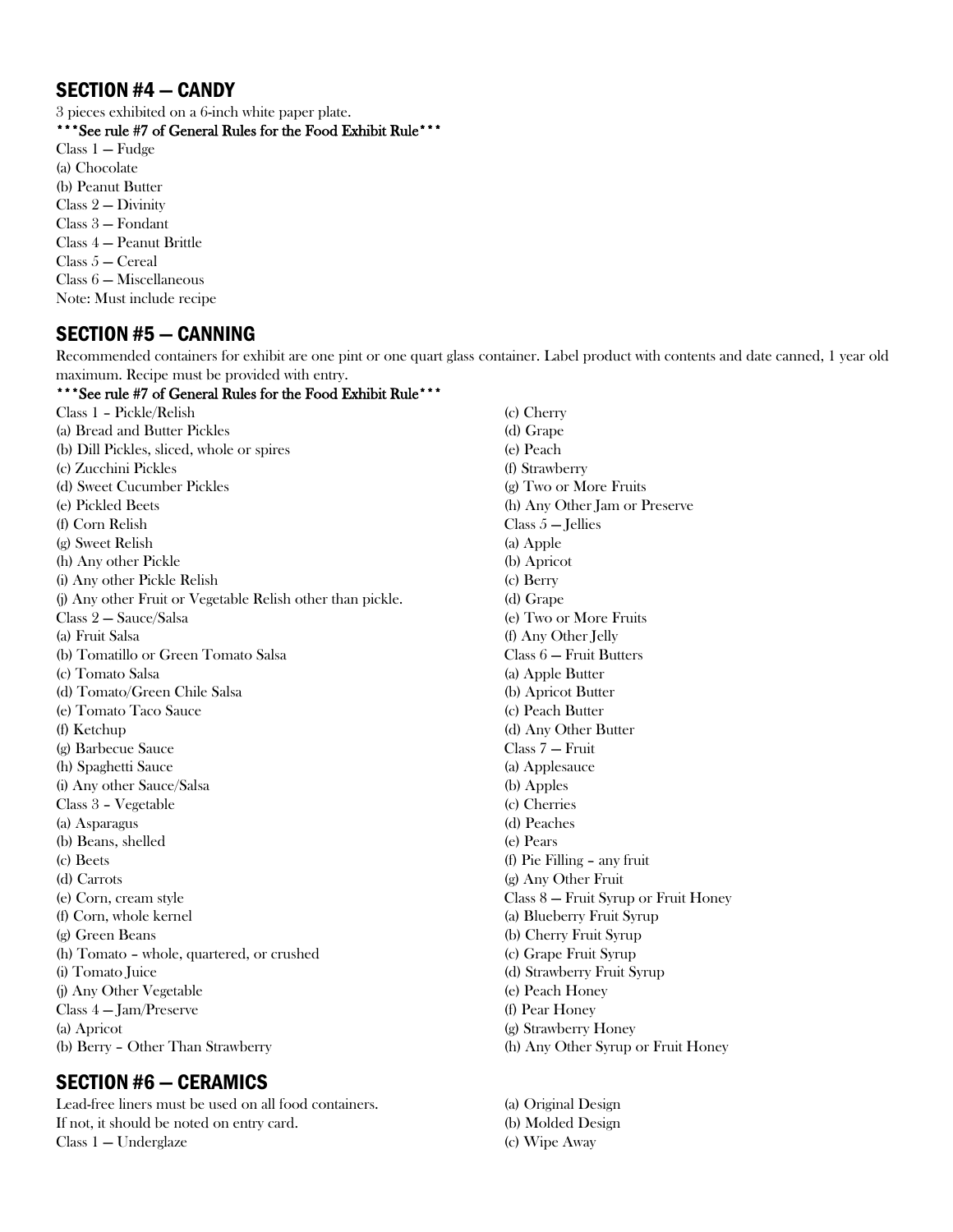Class 2 — Glaze (a) Miniature (b) Large piece Class 3 — Ceramic Figure (a) Stains (b) Glaze Class 4 — Ceramic Lamp (a) Hand Decorated (b) Glaze (c) Underglaze Class 5 — Pictures or Plaques (a) Underglaze (b) Unfired Stains Class 6 — Decal Decorated (a) Fired (b) Unfired Class 7 — Unfired Stains (a) Original (b) Molded Class 8 — Ceramics decorated with overglaze, china paint, gold or mother-of-pearl

#### (a) Easter (b) Halloween (c) Thanksgiving (d) Christmas (e) Other Class 10 — Children's Class (a) Up to 6 years (b) 7-12 years (c) 13-16 years of age Class 11 — Porcelain (a) Vases (b) Plate (c) Bowl (d) Figurine (e) Other Class 12 — Air Brush (a) Stained (b) Underglaze Class 13 — Miscellaneous

Class 9 — Any article appropriate for holidays

### SECTION #7 — CHRISTMAS AT THE FAIR

Class 1 — Centerpiece Class 2 — Door decoration (ready to hang) Class 3 — Stockings Class 4 — Tree ornament (ready to hang) Class 5 — Tree skirt Class 6 — Needlework Class 7 — Children 12 and under (miscellaneous) Class 8 — Christmas card Class 9 – Jewelry Class 10 – Artwork (i.e. paintings, pen and ink, sculpture, other than door decor) Class- 11 – Wearable art (i.e. decorated shirt, vest, sweaters, etc..) Class- 12- Miscellaneous

# SECTION #8 — COLLECTIONS

Collection termed as articles not handmade. Each exhibit should be displayed in/on a container conducive to making a good showing, no larger than 2-by-2 feet. Each group will be judged separately, each to receive top awards if merited. Not judged on presentation.

- Class 1 Collection of an exhibitor under 18 years of age.
- Class 2 Collection of an exhibitor over 18 years of age.
- Class 3 Antique items 50 years or more

# SECTION #9– COOKIES

Exhibit on 6-inch white paper plate. Note: Must include recipe.

#### \*\*\*See rule #7 of General Rules for the Food Exhibit Rule\*\*\*

- Class 1 Drop (3 cookies)
- Class 2 Bar, plain or fruit (3 cookies)
- Class 3 Molded (3 cookies)
- Class 4 Ice box (3 cookies) cut or pressed
- Class  $5 -$  Party plate (3 varieties  $-$  total of 9 cookies)
- Class 6 Iced (3 cookies)
- Class 7 Decorated (3 cookies)
- Class 8 No Bake (3 cookies)
- Class 9 Miscellaneous (3 cookies)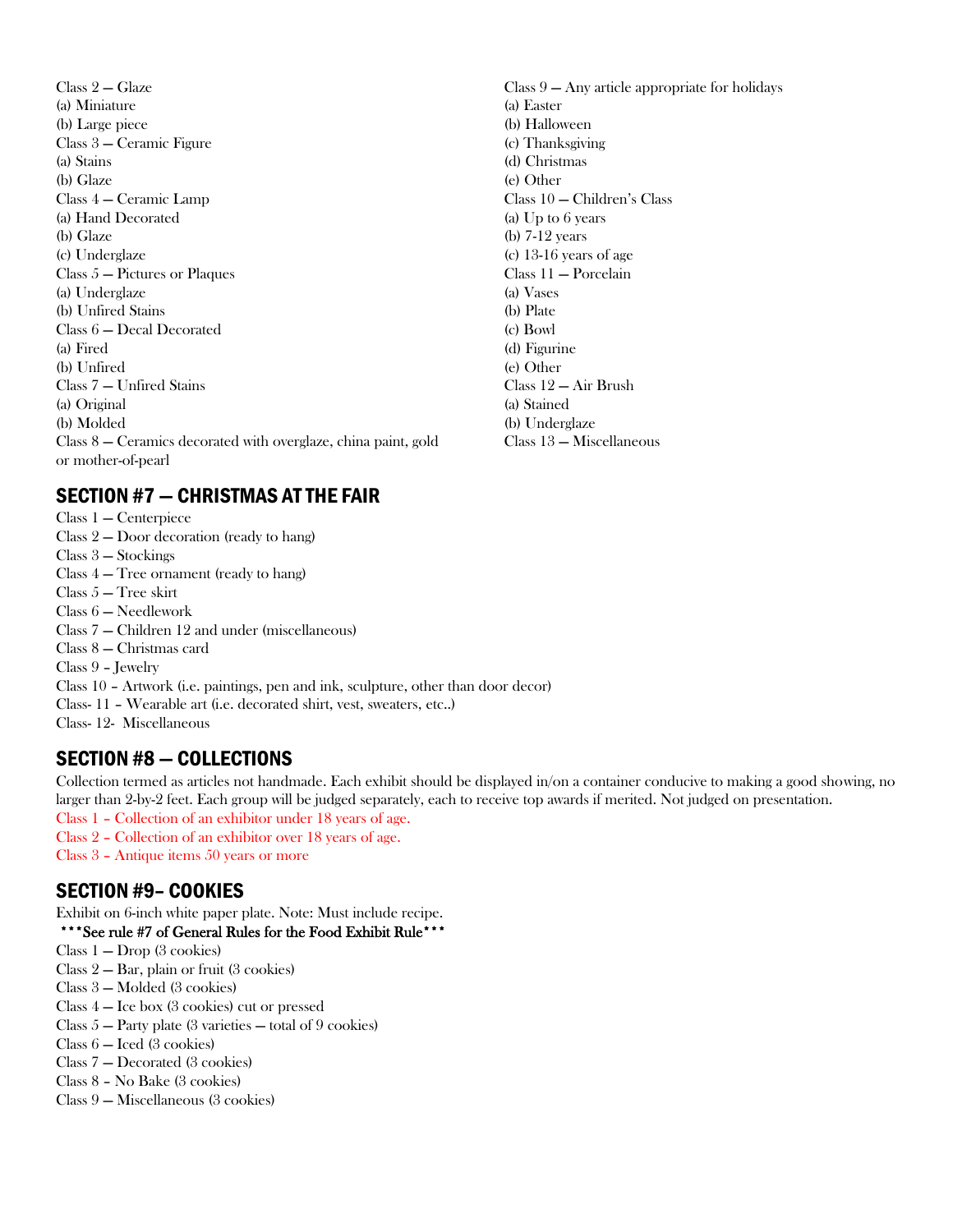### SECTION #10 — CRAFTS

Any pictures, wall hangings or articles that are to be hung Must be equipped to hang. Class 1 — Tole Painting Class 2 — Plaques or wall hanging (made of any kind and size of material) Class 3 — Wreaths (made of any kind and size of material) Class 4 — Door Decorations (made of any kind and size of material) Class 5 — Paper Ribbon—Creative Twist Class 6 — Artificial Flowers (handmade of any material, such as paper, cloth, plastic, beads, etc.) Three shown in an appropriate container Class 7 — Artificial Flower Arrangement Class 8 — Holiday Decorations other than Christmas (any kind of material may be used) Class 9 — Recycled Products Class 10 — Soft Sculpture (a) Fabric Dolls (b) Stuffed Animals (c) Miscellaneous Class 11 — Latch Hook Class 12 — Stained Glass Class 13 — Toys (made of any material) Class 14 — Children's Class (a) Up to 6 years (b) 7-12 years (c) 13-16 years Class 15 — Trace Paintings Class 16 — Outdoor Banner Class 17 — Needlepoint or plastic canvas Class 18—Decorated T-Shirts (a) Appliquéd (b) Painted (c) Counted Cross Stitch (d) Miscellaneous Class 19 — Decorated Sweat Shirts (a) Appliquéd (b) Painted

- (c) Counted Cross Stitch
- Class 20 Angels
- (a) Under 6 inches
- (b) 6-12 inches
- (c) Over 12 inches
- Class 21 3-D Japanese Art
- Class 22 Origami
- Class 23 Rugs
- Class 24 Tatting
- Class 25 Pottery & Clay Items either "wheel thrown" or "structural" glazed or bisque (unglazed)
- Class 26 Pyrographic Art Items may be enhanced with color/stain, carving and varnishes
- Class 27 Gourds, Crafted
- Class 28 Gift Wrapping package for exhibit must not contain an article
- Class 29 Miscellaneous

### SECTION #11 — CROCHETING

Class 1 — Doilies – Exhibit one item mounted on cardboard approximate to size of exhibit. (a) Non-ruffled or ruffled, white or ecru, 14 inches or under at the widest part (b) Centerpiece, not to exceed 30 inches widest part (c) Edged scarf or doily Class 2 — Doll clothes (one entry may be made in all three classes.) One kind or combination of materials.Please block all articles. (a) Single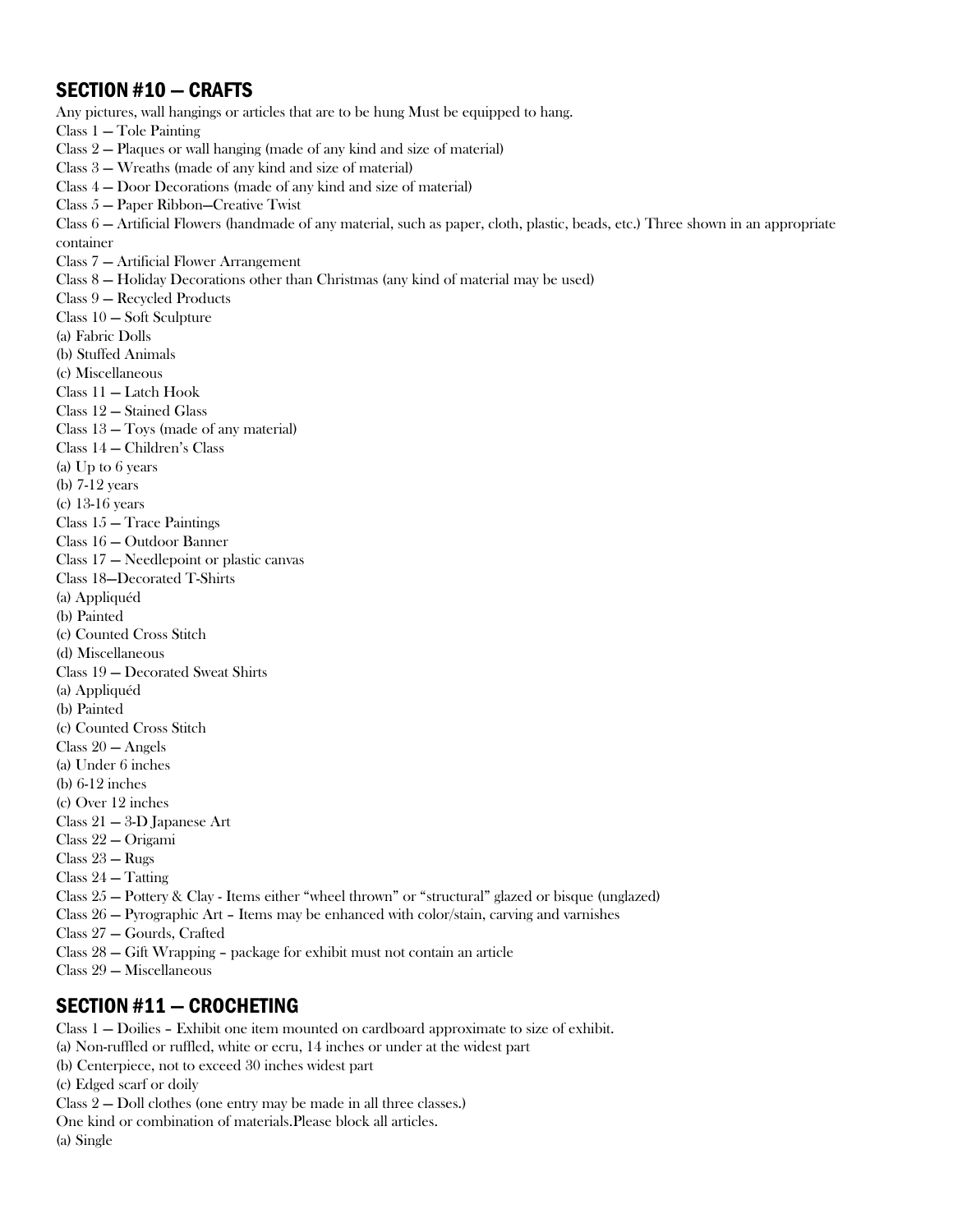(b) Set (c) Wardrobe Class 3 — Any baby article Class 4 — Afghan (a) Baby (b) Regular Class 5 — Sweater (a) Cardigan (b) Coat (c) Short sleeved (d) Vest Class 6 — Pillow Class 7 — Lap Robe Class 8 — Bedspread Class 9 — Tablecloth Class 10 — Garment (non-sweater) Examples: Skirt, Sleeveless Top, Shawl, Dress, Poncho, Socks/Slippers Class 11 — Accessories Examples: Hat, Tote/Purse, Mittens/Gloves and Scarf Class 12 — Toys Examples: Animals, Puppets/Finger Puppets and Dolls Class 13 — Kitchen/bath items Example: Towel, Bath Mat, Dishcloth, Potholder, Apron, Placemat Class 14 — Home Items Examples: Rugs, Basket, Curtain Class 15 — Miscellaneous other than above.

### SECTION #12 — DECORATED CAKES

Forms may be used; cakes will not be cut; they will be judged on appearance only. Class 1 — Wedding/Anniversary, 3 tier maximum Class 2 — Birthday/Shower Class 3 — Holiday Class 4 — Come to the Fair Class – 5 – Decorated Cupcakes, for any occasion. Display 6 (six) Also should be made on Styrofoam forms. Class 6 — Other Occasion

# SECTION #13 — DOLLS

Class 1 — Porcelain (a) Doll Head (b) Completely dressed Class 2 — Ceramic (a) Doll Head (b) Completely dressed

### SECTION #14 — DRIED FOODS

Class 1 — Fruit Class 2 — Vegetable Class 3 — Meat Class 4 — Herb Class 5 — Fruit Leather Class 6 — Miscellaneous Entry recipe must include drying method.

# SECTION #15 — 80 & OVER

Entry must have been made by a person 80 years or older and must have been made within the last year. No more than three items per class per exhibitor may be entered.

Class 1 — Embroidered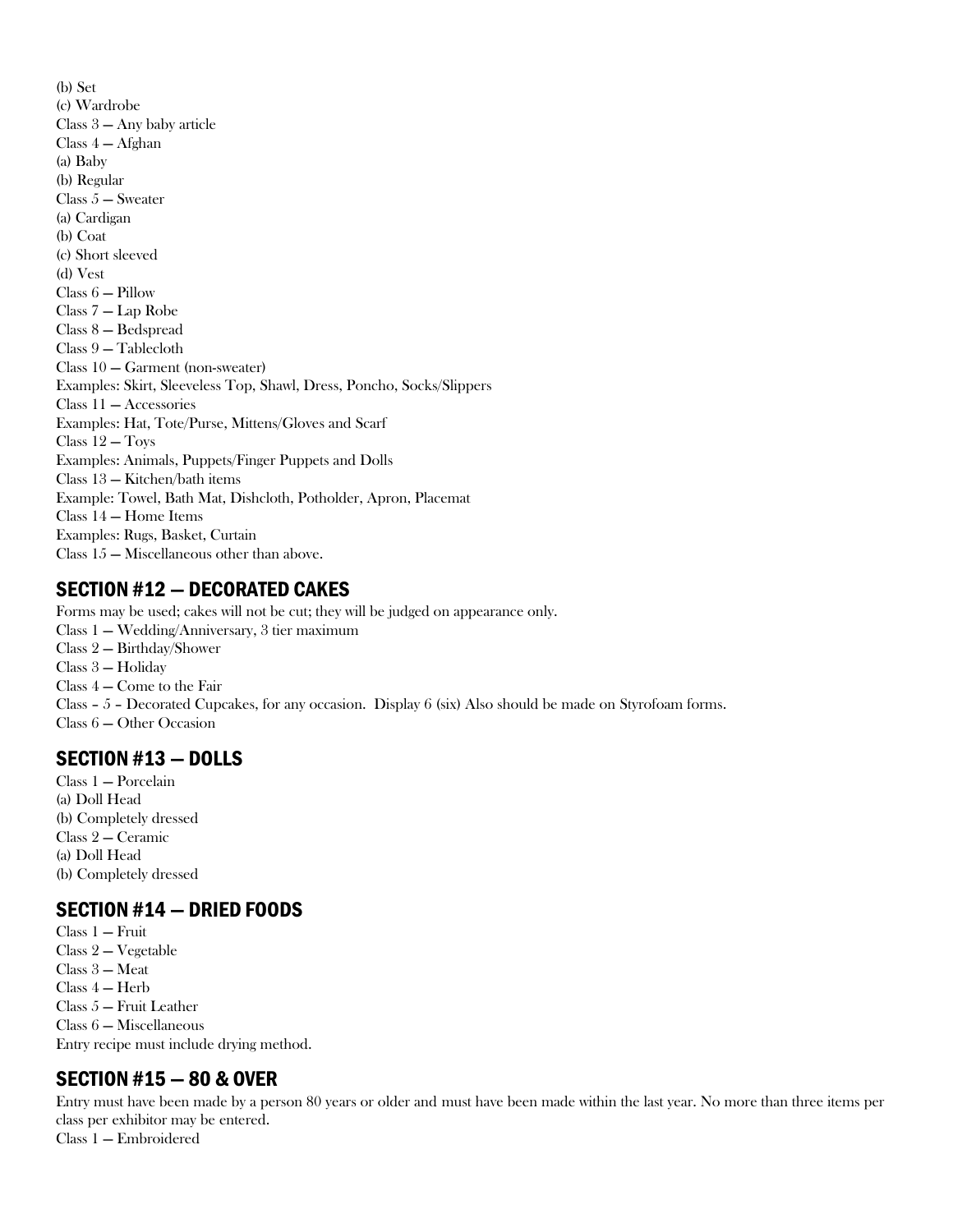- Class 2 Knitting
- Class 3 Crocheting
- Class 4 Fine Arts
- $Class 5 Crafts$
- Class 6 Quilts
- Class 7 Needlework
- Class 8 Photos

Class 9 - Miscellaneous

# SECTION #16 — FANCY QUICK BREADS

### \*\*\*See rule #7 of General Rules for the Food Exhibit Rule\*\*\*

- Class  $1 -$  Nut or fruit,  $1/2$  of bread
- Class 2 Muffins, 3 muffins (any kind)
- Class 3 Coffee cake, 1/2 of cake
- Class 4 Miscellaneous (any kind)
- Must include recipe.

# SECTION #17 — FINE ARTS

- 1. Each entry must be equipped to hang with wire and/or hanger bracket.
- 2. Item must not have duct tape, masking, box or sticky tape for hanging purposes.
- 3. Each exhibitor may show a total of 4 works in the division of entry, in any combination.
- 4. There will be 6 divisions, and each will be judged separately. Each will receive a Grand Champion, Reserve Grand Champion,
- Champion and Reserve Champion, if merited.
- 5. No wet paint items will be accepted.
- 6. "By the Numbers" items shall be entered as crafts.
- 7. The art committee and Fair Board directors reserve the right not to exhibit any article inappropriate for display.
- 8. Failure to follow rules will lower placing.
- 9. Each entry MUST BE equipped to hang with wire and/or hanger bracket. Subject to lowering placing.
- Division 1 Adult
- Class 1 Painting (oil, watercolor, acrylics)
- Class 2 Drawings (charcoal, pastel, pencil and ink)
- Class 3 Computer generated or modified
- Class 4 Sculpture
- Class 5 Computer Generated
- Class 6 Miscellaneous
- Division II Grades 10, 11 and 12
- Class 1 Painting (oil, watercolor, acrylics)
- Class 2 Drawings (charcoal, pastel, pencil and ink)
- Class 3 Computer generated or modified
- Class 4 Sculpture
- Class 5 Computer Generated
- Class 6 Miscellaneous
- Division III Grades 7, 8 and 9
- Class 1 Painting (oil, watercolor, acrylics)
- Class 2 Drawings (charcoal, pastel, pencil and ink)
- Class 4 Sculpture
- Class 5 Computer Generated
- Class 6 Miscellaneous
- Division IV Grades 4, 5 and 6
- Class 1 Painting (oil, watercolor, acrylics)
- Class 2 Drawings (charcoal, pastel, pencil and ink)
- Class 4 Sculpture
- Class 5 Computer Generated
- Class 6 Miscellaneous
- Division V Grades 1, 2 and 3
- Class 1 Painting (oil, watercolor, acrylics)
- Class 2 Drawings (charcoal, pastel, pencil and ink)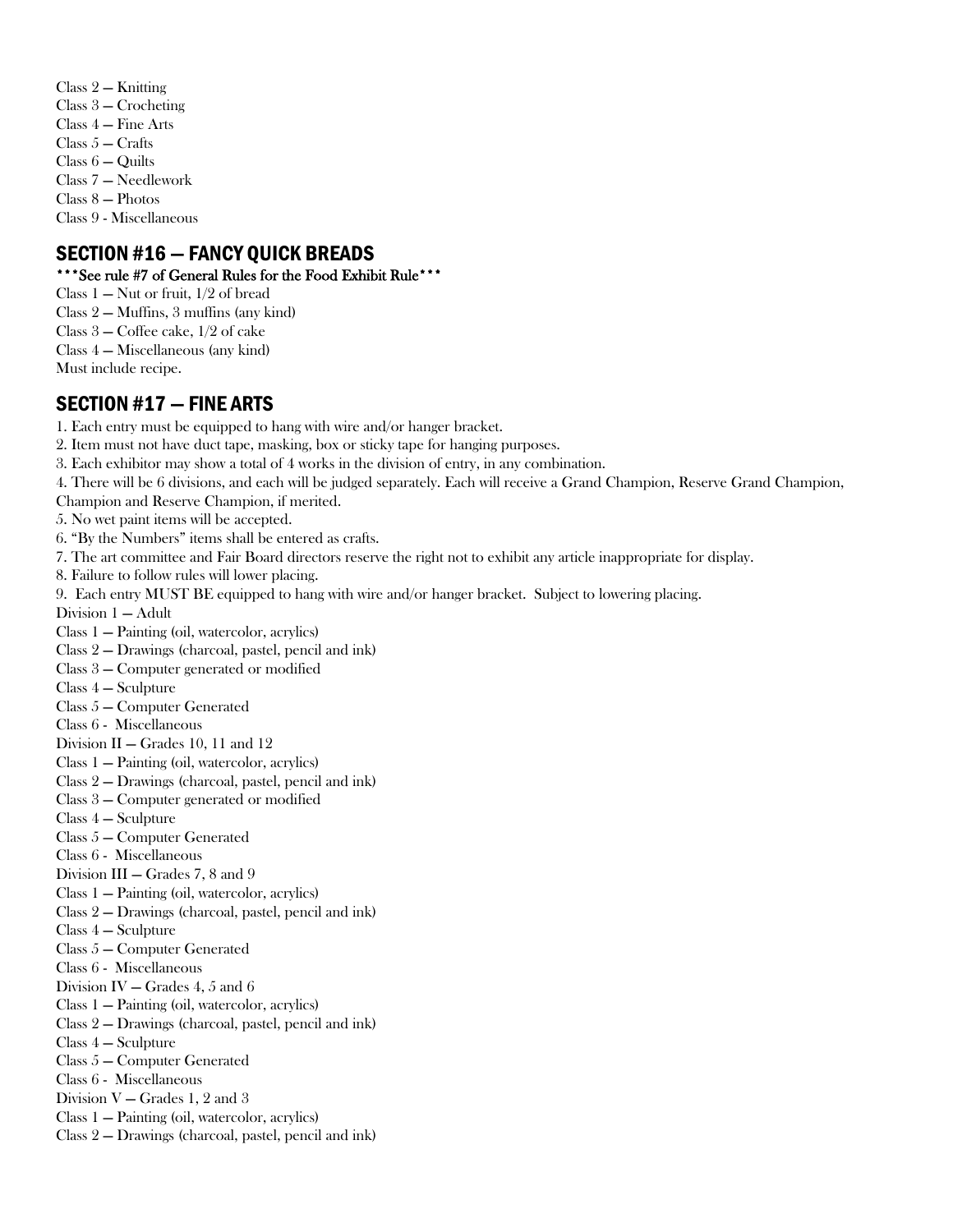Class 4 — Sculpture Class 5 — Computer Generated Class 6 - Miscellaneous Division VI — Preschool through kindergarten Class 1 — Painting (oil, watercolor, acrylics) Class 2 — Drawings (charcoal, pastel, pencil & ink) Class 4 — Sculpture Class 5 — Computer Generated Class 6 - Miscellaneous

# SECTION # 18 — FISHING LURES

- Class 1 Hand tied
- Class 2 Poppers
- Class 3 Antique any style
- Class 4 Miscellaneous

# SECTION #19 — FIELD CROPS

#### Rules:

1. Corn, soybeans, wheat and oats must be exhibited in 1-gallon clear glass jars with lids.

- 2. No insecticide in jars
- Class 1 1 gallon shelled corn
- Class 2 1 gallon soybeans
- Class 3 1 gallon new wheat
- Class 4 1 gallon new oats
- Class 5 Tallest corn plant (from tassel to roots)
- Class 6 ¼ Bale of Hay; your choice of hay.

# SECTION #20—FLOWERS, OPEN CLASS

Monday, June 27, entry 9-11 a.m. - Mudlarks Wednesday, June 29, entry 9-11 a.m. - Flower Lane

#### GENERAL RULES:

- 1. Entries are open to all residents of Bartholomew County.
- 2. Entries will be received between 9 and 11 a.m. on Monday and Wednesday. All entries will be displayed for two days. Hostesses will be on duty, but the Bartholomew County 4-H Fair will not be responsible for exhibitor's items, lost or damaged.
- 3. Judging will follow entries on Monday and Wednesday.
- 4. Exhibits must be removed after 9 p.m. or by 10 a.m. following their display days. Uncollected entries will be stored at exhibitor's risk. All unclaimed ribbons will be recycled and exhibits will be discarded after 2 p.m. Sunday when the building will be emptied.
- 5. Exhibitors may participate on more than one entry day.

### 6. HORTICULTURE ENTRIES;

- a. Each exhibit must consist of only one type of fresh cultivar unless otherwise stated.
- b. Specimens must have been grown by the exhibitor.
- c. Entries found to have diseases or insects or deemed unacceptable will not be accepted for placement in the flower show.
- d. Exhibitors may enter many specimens in each class if entries are different varieties or colors.
- e. Cut specimens should not have foliage below the water line, except for Gladiolus.
- f. If a plant is considered a flowering plant, it should be exhibited as a flowering specimen. Foliage plants may flower, but should be exhibited as foliage plant if they are grown for their leaves.
- g. Exhibitors are to use their own clear glass container for their exhibits.
- h. Plastic wrap or other material may be used for wedging.
- i. Entry cards filled out by exhibitor, including common and/or botanical names.
- j. Classes will be subdivided as deemed necessary by entry committee or the judge.
- 7. First, Second, Third and Honorable mention ribbons will be awarded in each class if warranted.
- 8. A Best of Show will be given in Flowers & Foliage, Herbs, Branch of Beauty, Potted Plants, Artistic Design, Miniature and Small Design and Children's entries on each judging day if warranted.

#### HORTICULTURE – CUT SPECIMENS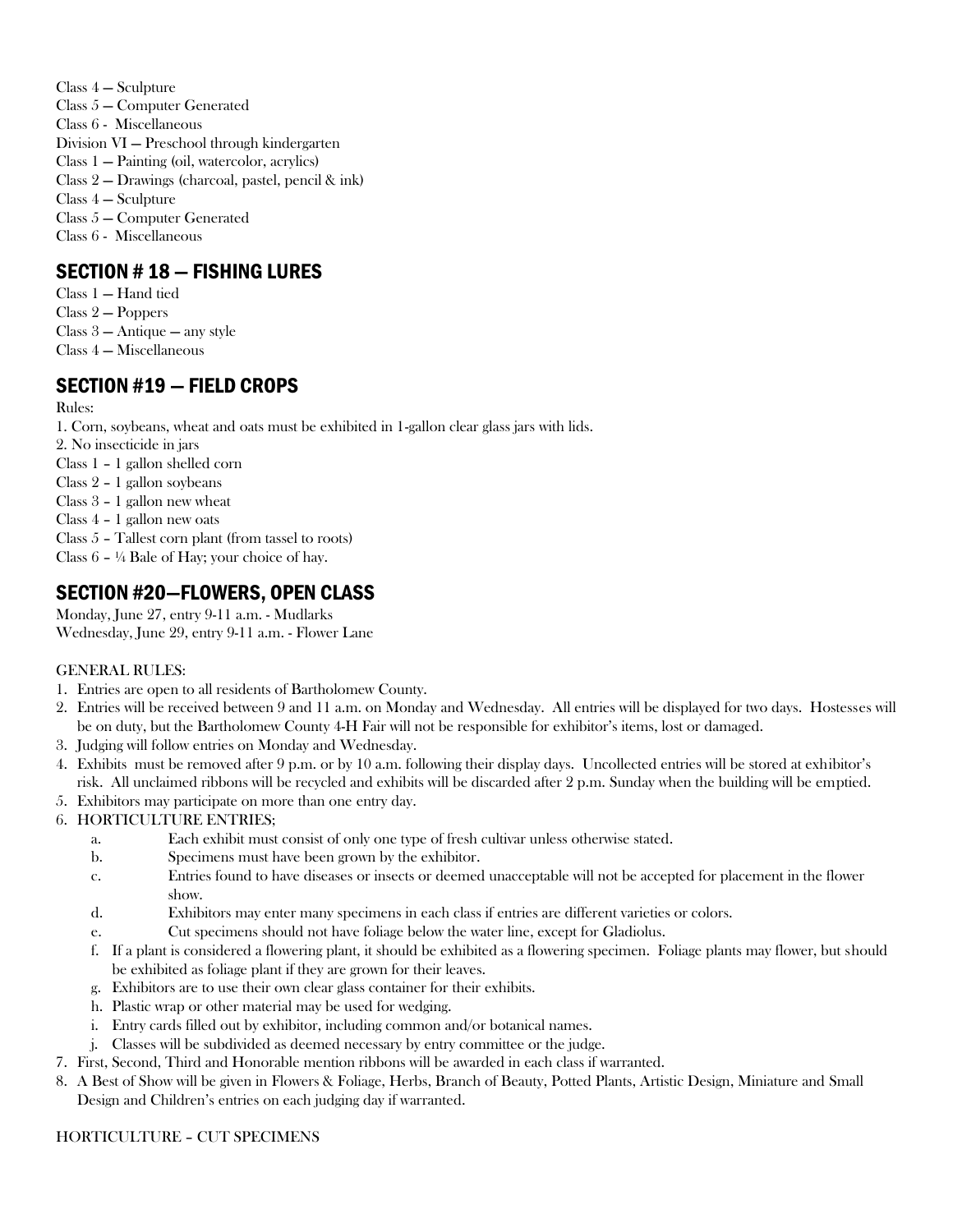#### DIVISION 1—FLOWERS & FOLIAGE

Entries will be judged on quality of bloom and or foliage. Class 1— Begonia Class 2— Black-eyed-Susan (Rudbeckia) Class 3— Coleus Foliage Class 4 – Coneflower (Echinacea) any variety Class 5— Coral Bell (Heuchera) foliage Class 6— Daisy Class 7— Gladiola Class 8— Geranium Class 9— Grasses, ornamental Class 10 – Hibiscus, perennial or tropical Class 11— Hosta Foliage Class 12— Hydrangea Class 13— Lily - Asiatic Class 14— Lily – Day Lily (Hemerocallis)

#### DIVISION II—HERBS

Class 1— Basil Class 2—Bay (Laurel) Class 3—Bee Balm (Mondarda) Class 4— Chamomile Class 5— Chive Class 6— Cilantro Class 7— Dill Class 8— Edible Flower Class 9— Fennel Class 10— Lavender Class 11— Lemon Balm Class 12— Lemon Grass Class 13—Lemon Verbena Class 14—Mint

- Class 15 Marigold Class 16— Petunia Class 17— Phlox Class 18— Rose Class 19— Salvia Class 20— Snapdragon Class 21— Sunflower Class 22— Verbena Class 23— Zinnia Class 24— any other annual Class 25— any other bulb/tuber Class 26— any other foliage Class 27— any other perennial Class 28— any flowering vine
- Class 15— Oregano Class 16—Parsley Class 17— Rosemary Class 18— Sage Class 19— Scented Geranium Class 20— Summer Savory Class 21— Tansy Class 22— Tarragon Class 23— Thyme Class 24—Winter Savory Class 25 – Yarrow Class 26 - Any Other Herb

#### DIVISION III—BRANCH OF BEAUTY

Branch is to be alive when cut and have foliage attached. Branch not to exceed 24 inches. Not displayed in a container. Class 1—Branch ―Flowering Class 2—Branch ―Evergreen. Class 3—Branch ―Foliage, deciduous

#### HORTICULTURE – POTS AND PLANTERS

#### DIVISION IV – Potted Plants

Container no larger than 12" diameter, except as indicated below. Plants must be grown by Exhibitor. No recently purchased plats. Bonsai or topiary must have been trained, styled and shaped by the exhibitor. Size of Bonsai and Fairy Garden container may not exceed 16"

- Class 1 Flowering Plant, single species
- Class 2 Foliage Plant, single species
- Class 3 Succulent/Cactus Plant, single or multiple species
- Class 4 Bonsai or Topiary, single or multiple species
- Class 5 Fairy Garden

#### ARTISTIC DESIGN

Plant material may be home grown or purchased. No artificial plant material nor any cut fruit or vegetables are allowed. DIVISION V —FRESH AND/OR DRIED MATERIAL

Class 1: "Where Have All the Flowers Gone?" by Peter Seger – A design using only foliage

Class 2: "Scarborough Fair – Parsley, Sage, Rosemary & Thyme" by Simon & Garfunkel – A design incorporating herbs Class 3: "Happy Together" by the Turtles – A monochromatic design, using flowers of shades of one color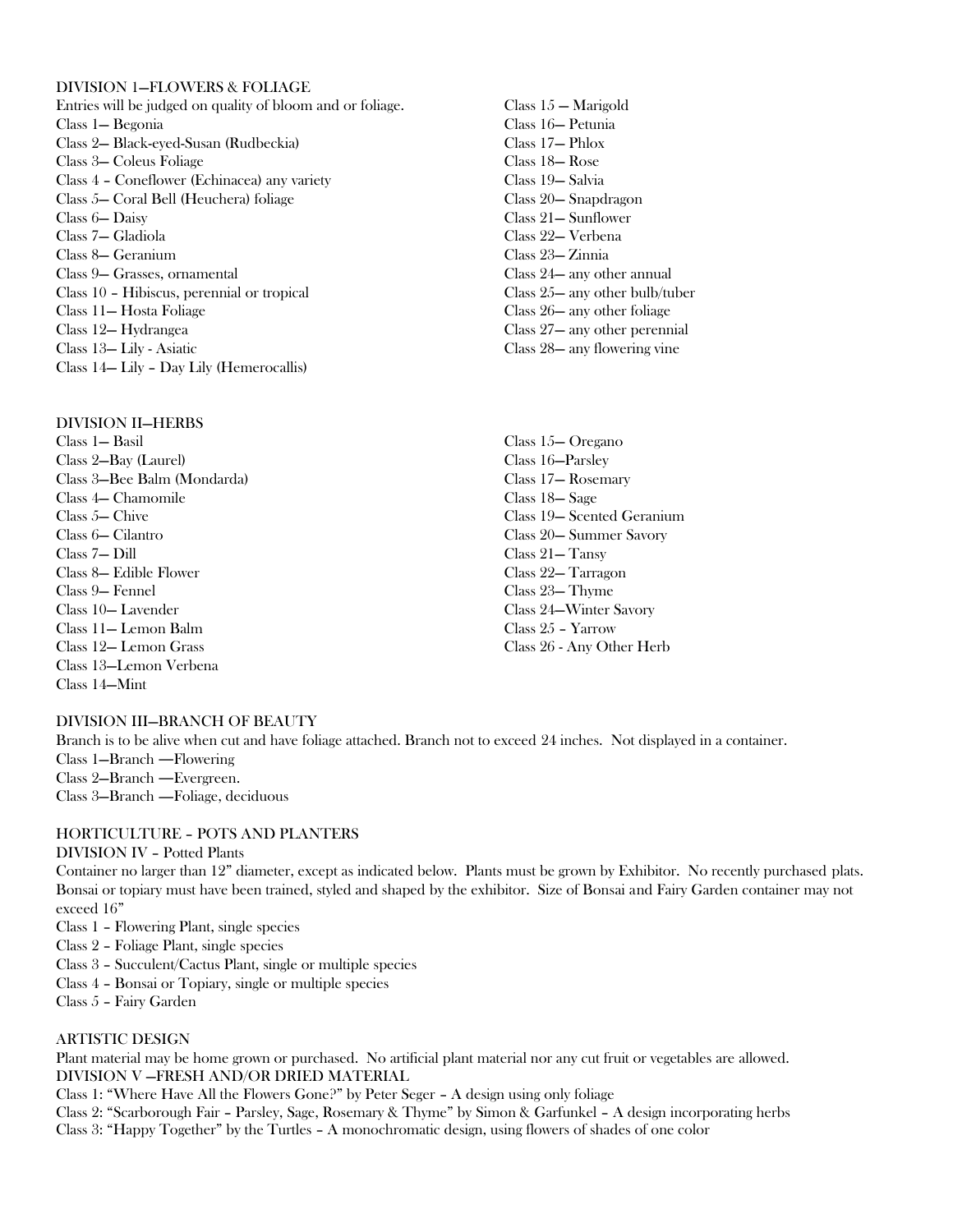Class 4: "You Raise Me Up" by Josh Groban – A cascade design, raised on a pedestal, allowing flowers or foliage to spill over the edge Class 5: "Be Our Guest" from "Beauty & The Beast" – Design suitable for a table centerpiece Class 6: "Raindrops Keep Falling on My Head" by B J Thomas – An underwater design some or all plant material is submerged in water Class 7: "One is the Loneliest Number" by Three Dog Night – Design using a single flower with additional foliage, branch or vine Class 8: "Did You Ever Have to Make Up Your Mind?" by The Loving Spoonful – Designer's Choice of Design

DIVISION VI—ARTISTIC— Miniature and Small Design

Fresh or Dried material, container and plant material not to exceed stated size in any direction. Class 1—Under 3" Class 2—3"-5" Class 3—5-8"

#### DIVISION VII —YOUTH

A. Exhibitor up to 12 years of age B. Exhibitor up to 16 years of age Class 1—Any floral design using fresh and/or dried plant material. Use your imagination! Class 2—A Fairy Garden – create a whimsical mini garden. The magic of fairies! Class 3—Use fresh vegetables and/or fruit in a design or to create an animal or character. Go Wild!

# SECTION #21 — FREEZING

Use standard freezing container (not butter container, cottage cheese, etc.) Each product should have a moisture-proof label, including the name of product and date processed.

Class 1 — Fruit (any kind)

- Class 2 Vegetables (any kind)
- Class 3 Jelly, one glass (any kind)
- Class 4 Jam, one glass (any kind)
- Class 5 Miscellaneous

# SECTION #22 — FRUITS

Exhibit green or mature plate of three. Label variety.

- Class 1 Apples
- Class 2 Peaches
- Class 3 Pears

Class 4 — Any Other Fruit

# SECTION #23 — GENEALOGY

Requirements: Exhibit a notebook that contains the following:

1. Notebooks are to be 3-ring loose leaf binder.

2. Completed four to eight generation ancestral and pedigree charts (not in scrapbook style).

3. This could include your children and their children, and/or you, your parents, your grandparents and great-grandparents, and further back. Put all surnames in capital letters and all dates in military form (12 July 1974). Give each person a number.

- 4. Sources of information should be included.
- 5. Any photographs taken of tombstones of your ancestors and their children. Please document location of tombstones.
- 6. A family group sheet for each pair of grandparents and great-grandparents, etc.
- 7. A diary of your work.

8. Any documents pertaining to these generations (birth, marriages, purchases or death notices).

9. Photographs of elder generations, also where and how you found them, include dates of photographs. Can include information on what was happening in it or why it was taken. If this is unavailable, write about the historical period when the oldest ancestor was living. 10. Exhibit may consist of exhibits from previous years to create an ongoing history of one's family. Not in scrapbook style.

# SECTION #24 — HEALTH CARE CENTERS

Entry must have been made by a resident of a nursing home and must have been made within the last year. One item only may be exhibited. No group projects.

# SECTION #25 — HERBAL PRODUCTS

Class 1 — Vinegars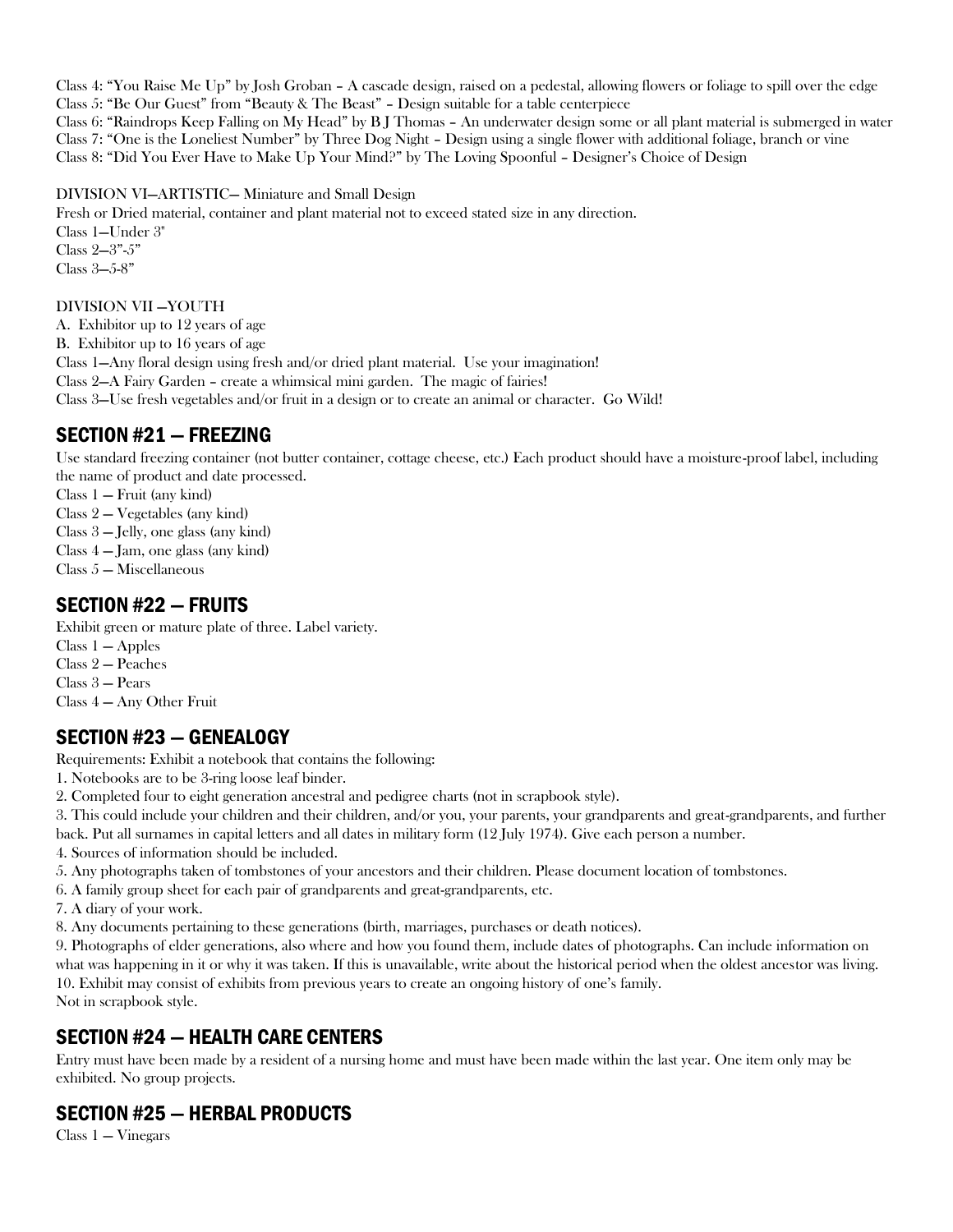Class 2 — Oils Class 3 — Dressing (Vinaigrettes) Class 4 — Potpourri Class  $5 -$ Soap Class 6 — Miscellaneous

### SECTION #26 — JEWELRY MAKING

Made of any material Class 1 — Necklace Class 2 — Bracelet Class 3 — Earrings Class 4 — Other than above

### SECTION #27 — KNITTING

Class 1 — Sweater (a) Cardigan (b) Coat (c) Short-sleeved (d) Long-sleeved (e) Vest Class 2 — Doll clothes (one entry may be made in all three subclasses). Exhibit must be mounted on cardboard approximate size of exhibit. (a) Single (b) Set (c) Wardrobe Class 3 — Afghan (a) Regular (b) Baby Class 4 — Any Baby Article Class 5 — Lap Robe Class 6 — Knitting Machine (a) A garment (b) Other Class 7 — Garment (non-sweater) – Examples: Skirt, Dress, Shawl, Sleeveless Top, Poncho, Sock/Slipper Class 8 — Accessories – Examples: Hat, Scarf, Mittens/Gloves, Tote/Purse Class 9 — Toys – Examples: Animals, Puppets, Doll Class 10 — Kitchen/Bath Items –- Examples: Towel, Bath Mat, Dishcloth, Pot Holder, Apron, Placemat Class 11 — Home Items – Examples: Rugs, Baskets Class 12 — Loom knitting, any item. Class 13 — Knitting, Felted Class 14 — Miscellaneous, other than above. Please block all articles. All afghans must have an edge.

# SECTION #28 — NEEDLEWORK

All pictures and wall hangings must be equipped to be hung. Each entry must be equipped to hang with wire hanger bracket. Item must have a heavy-duty wire. No duct, masking or sticky tape Failure to follow rules will lower placing.

Class 1 — Needlework

(a) Original design

(1) Picture or wall hanging

(2) Pillow

(3) Chair seat or footstool cover

(4) Accessories, such as purse, belt, book cover, jewelry, etc.

(5) Miscellaneous

(b) Made from Kit or Pattern

(1) Picture or wall hanging

(2) Pillow

(3) Chair seat or footstool cover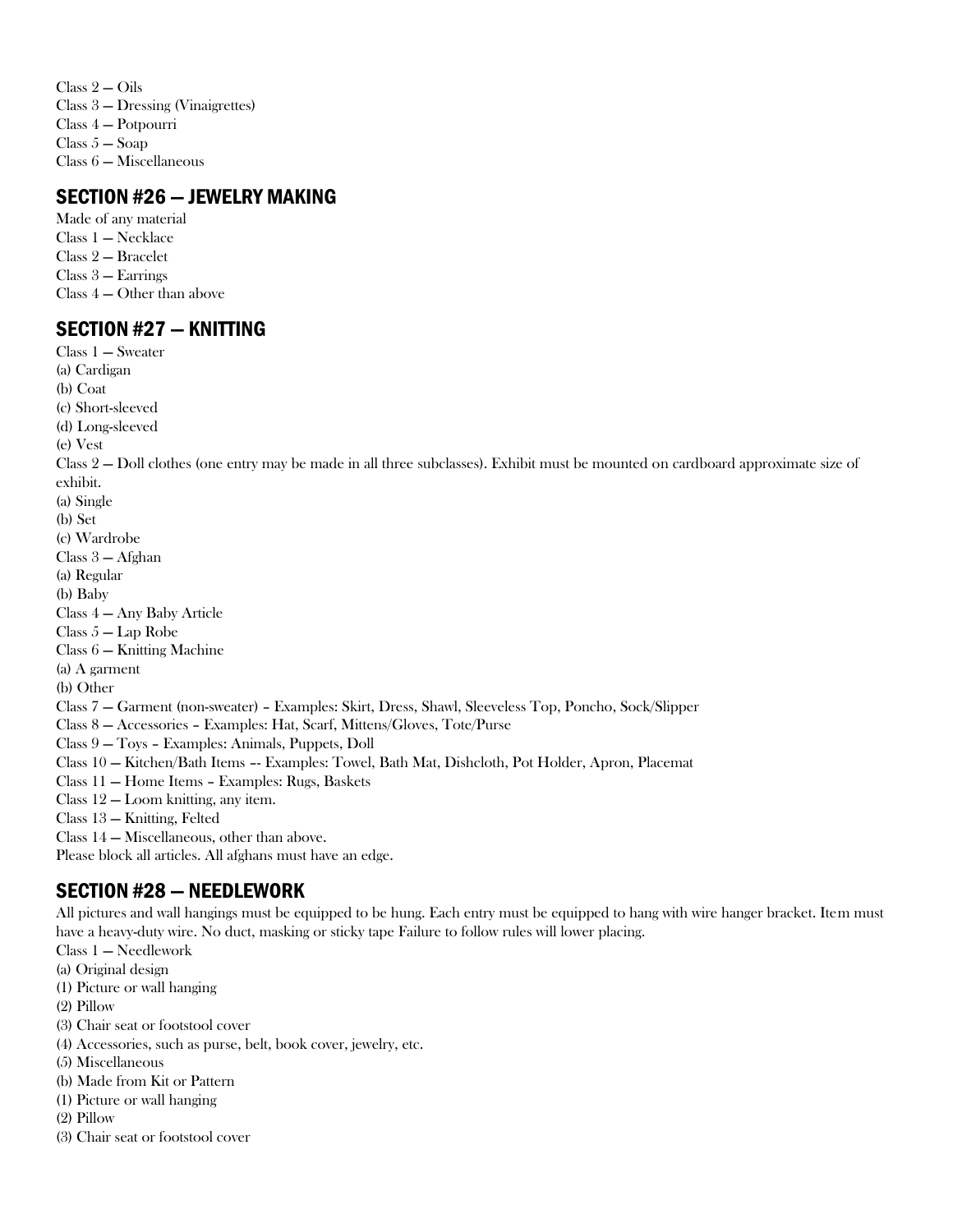(4) Accessories, such as purse, belt, book cover, jewelry, etc. (5) Miscellaneous Class 2 — Crewel (a) Original design (1) Picture or wall hanging (2) Pillow (3) Accessories, such as purse, belt, book cover, jewelry, etc. (b) Made from Kit or Pattern (1) Picture or wall hanging (2) Pillow (3) Accessories, e.g., purse, belt, book cover, jewelry, etc. Class 3 — Embroidery (a) Picture (b) Pillow (c) Machine (d) Miscellaneous Class 4 — Counted Cross Stitch (a) Original design (1) Picture or wall hanging (2) Pillow (3) Miscellaneous (b) Made from Kit or Pattern (1) Picture or wall hanging (2) Pillow (3) Miscellaneous Class 5 — Candlewick (a) Original design (1) Picture or wall hanging (2) Pillow (3) Miscellaneous (b) Made from Kit or Pattern (1) Picture or wall hanging (2) Pillow (3) Miscellaneous Class 6 — Children's (a) Up to 6 years (b) 7-12 years (c) 13-16 years Class 7 — Miscellaneous

# SECTION #29 — PHOTOGRAPHY

8-by-10-inch print only. All pictures to be displayed must measure 8-by-10 after cropping. All pictures must be cropped (trimmed, free of borders). No white borders allowed. No matting or frames. 1 entry per class, per age group. A Grand Champion and a Reserve Grand Champion will be given in each age group, if merited.

- Adult 19 and older
- Class 1 Black and white prints without artificial light
- Class 2 Colored prints without artificial light
- Class 3 Black and white prints with artificial light
- Class 4 Colored prints with artificial light
- Class 5 Sepia
- Class 6 Computer or digitally enhanced. Attach original to back of exhibit.
- Class 7 Special effect (e.g., solarization, negative sandwiching, photo enhanced through painting)
- Youth —18 and under
- Class 1 Black and white prints without artificial light
- Class 2 Colored prints without artificial light
- Class 3 Black and white prints with artificial light
- Class 4 Colored prints with artificial light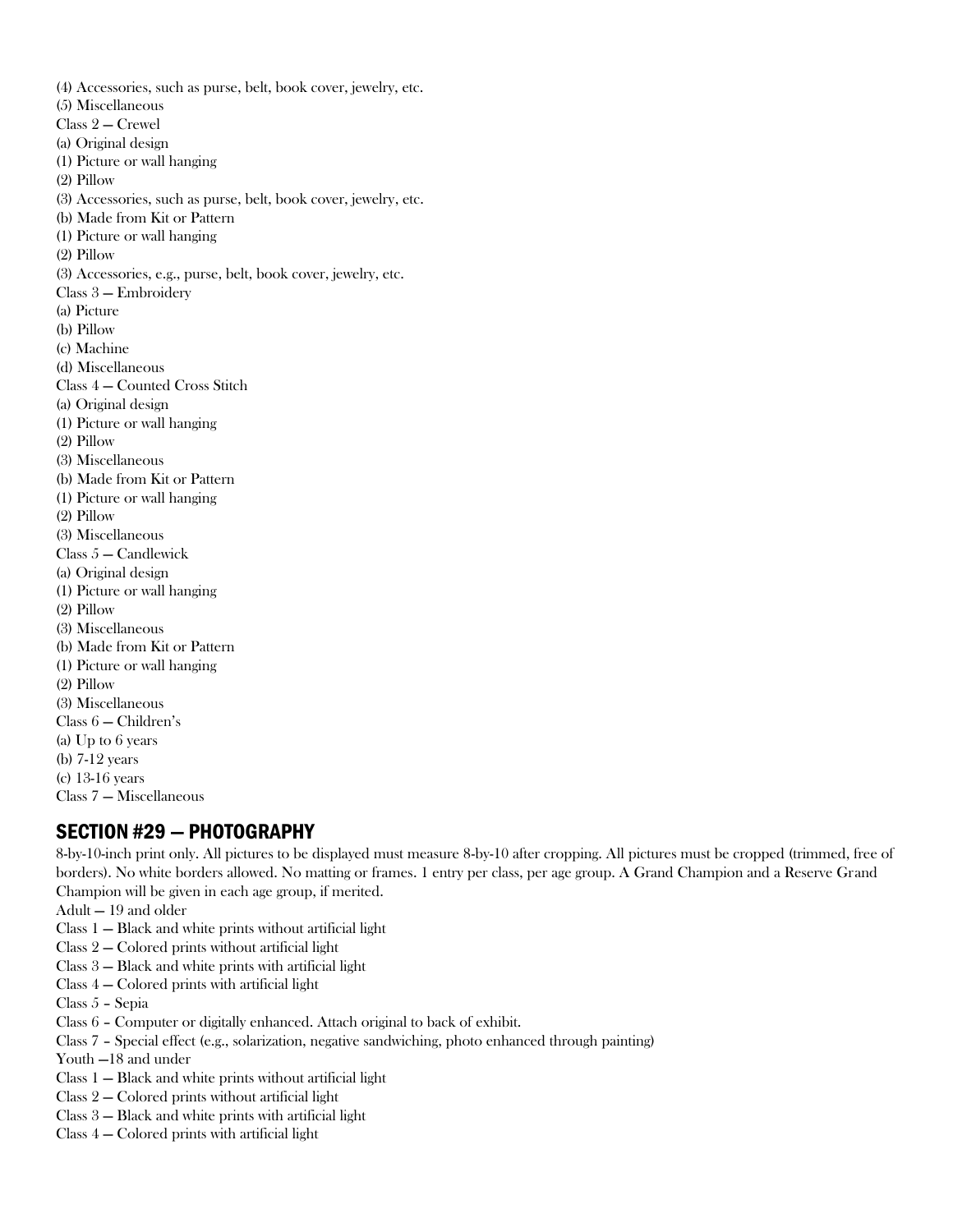Class 5 – Sepia

Class 6 – Computer or digitally enhanced. Attach original to back of exhibit.

Class 7 – Special effect (e.g., solarization, negative sandwiching, photo enhanced through painting)

# SECTION #30—PHOTOGRAPHY —SALON PRINTS

One entry per exhibitor per category (class).

For Salon Prints, Monochrome and Natural Color, each photograph must be at least 8-by-10-inches matted in a 16 x 20 mat board, or up to 16-by-20 inches and be permanently mounted on a solid 16-by-20 photographic mount board or foam core. Masonite, corrugated cardboard or thin poster board is not acceptable. Overlay mats are acceptable. Overlay mats must be attached on all 4 sides. Exhibitors should be aware that double-faced tape or a thin layer of spray glue will not hold up in the heat and humidity of summer. Unmated portion of photography shall not measure less than 7-by-9-inches or 63 square inches. A clear plastic salon sleeve is allowed. (You can purchase one at the Extension Office.) Entries not meeting specifications will be disqualified. Subject matter is up to the entrant. However, one should always use discretion when exhibiting at the fair (e.g., animals, flowers, nature/scenic, portraits, etc.). One exhibit per class in any of the following.

Class 1 – Monochrome Prints (Black and White or Toned)

Class 2 – Natural Color Prints

Class 3 – Panoramic Prints (one photo shot with wide angle or a series of shots "stitched" in a Photoshop process)

Class 4 – Sepia

Class 5 – Computer or digitally enhanced. Attach original to back of exhibit.

Class 6 – Special effect (e.g., solarization, negative sandwiching, photo enhanced through painting or Photoshop)

### SECTION #31 — PIES

#### \*\*\*See rule #7 of General Rules for the Food Exhibit Rule\*\*\*

One slice to be displayed and remainder will be released after 8 p.m. same day of entry

Crust must be homemade by exhibitor.

Class 1 — Savory

Class 2 — Fruit pies such as apple, blackberry, blueberry, cherry, peach, gooseberry, raspberry, etc. — one or two crust

Class 3 — Cookie crust or graham cracker crust

Class 4 — Sugar free

Class 5 — Miscellaneous filling such as pecan, raisin

Recipe must be included with entry.

Note: No cream pies allowed also, dairy or non-dairy cream toppings allowed. NO Pies needing refrigeration will be accepted.

# SECTION #32 — QUILTING

Class 1 — Appliquéd, all done by entrant (a) By hand — hand quilted (b) By hand – machine quilted (c) By machine — hand quilted (d) By machine — machine quilted Class 2 — Traditional quilts, all done by entrant (a) Hand pieced — hand quilted (b) By hand – machine quilted (c) By machine — hand quilted (d) By machine — machine quilted Class 3 — Baby/Crib Quilt (a) Hand pieced — hand quilted (b) By hand – machine quilted (c) By machine — hand quilted (d) By machine — machine quilted Class 4 — Old Quilt (a) Over 25 years (b) Over 50 years Class  $5 - Any$  quilt of combined effort. Class 6 — Wall quilt (a) Appliquéd (b) Patchwork Class 7 — Knotted comforts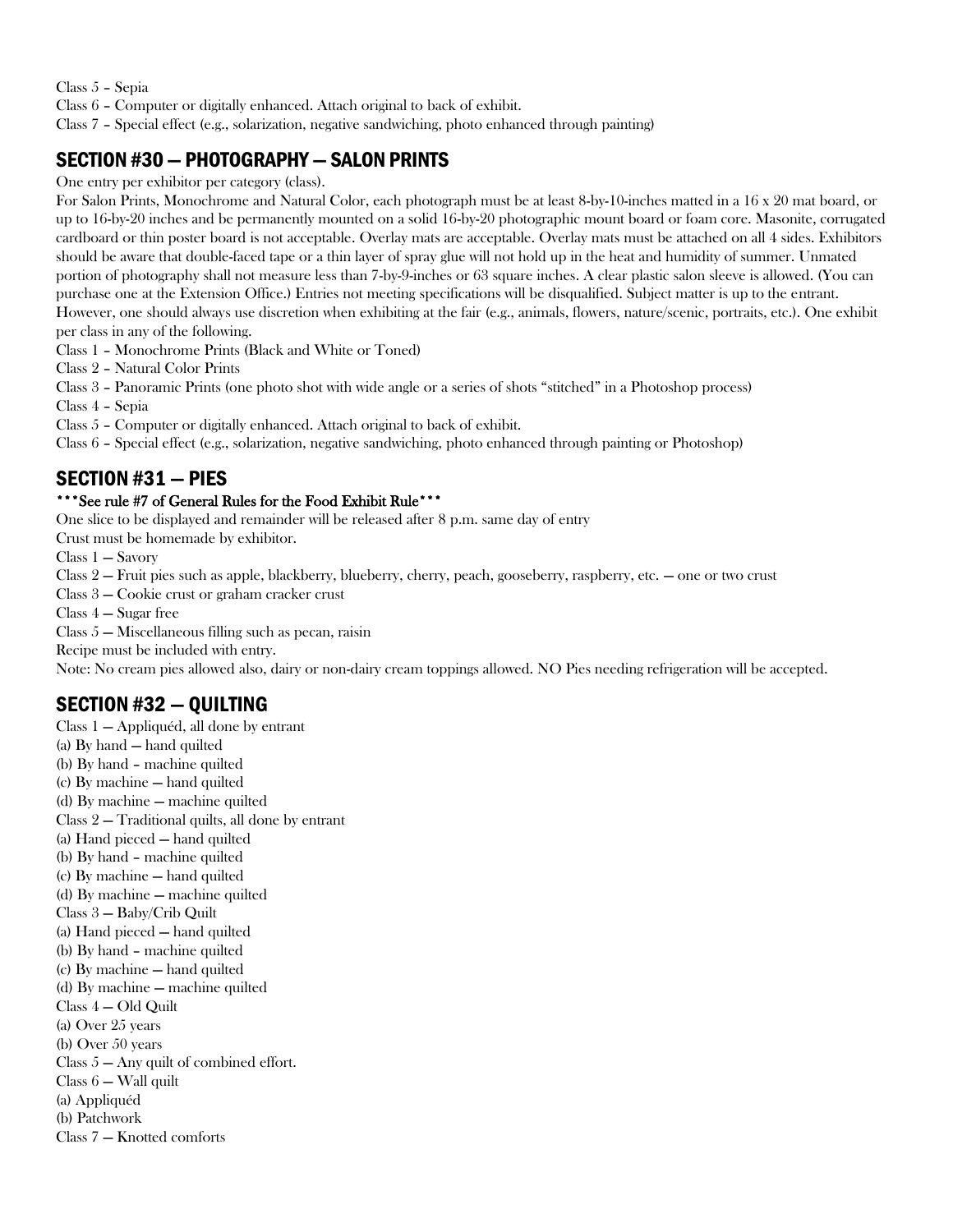(a) Regular knotted comfort (b) Crib knotted comfort Class 8 — Clothing Class 9 — Youth 18 years and under – All works must be done by entrant Class 10 — First Quilt (a) Youth (piecing) (b) Adult (completed quilt) Class 11 — Embroidery (a) Machine Embroidered (b) Hand Embroidered Class 12 - Miscellaneous (a) Small quilt (b) Coverlet (c) Other than above

# SECTION #33 — PAPER CRAFTING

Class 1 — Rubber stamp art (a) Cards (b) Box container (c) Miscellaneous Class 2 — Paper craft, non-stamped (a) Cards (b) Banners (c) Miscellaneous

# SECTION #34 — SCRAPBOOK

Requirements:

- Each scrapbook album will have a front and back cover with pages firmly attached between the covers.
- Front cover may be designed or decorated.

• Each scrapbook will have at least 10 pages completed for judging. This is five pages front and back for a total of 10 pages. Completed pages should include:

- (a) Photos
- (b) Documentation
- (c) Memorabilia

(d) Decorations

• Photos and memorabilia must be included in each scrapbook, but not necessarily on each page (i.e. some pages may have photos while others may contain only memorabilia).

- Journaling is required on every page. Without words, you have a photo album and not a book of memories.
- Labeling of photos and memorabilia with names, dates, places, etc., capturing your memories with captions or words recording the happenings of the photos and memorabilia. Story telling — recording thoughts and feelings helps complete the message of each page.
- Incomplete pages or unfinished pages will not be eligible for judging or count toward your 10-page total.
- The scrapbook album must demonstrate a good sense of what it means to preserve memories.

# SECTION #35—SEWING CONVENTIONAL MACHINE

The Bartholomew County 4-H Fair Board would like to thank the Columbus Chapter of the American Sewing Guild for donating and creating the wonderful display that is used for displaying the sewing creations of the Bartholomew County 4-H Open Class divisions.

- Class 1 Dress
- Class 2 Casual, Sportswear, Sleepwear
- Class 3 Formal and/or Wedding Dress
- Class 4 Coats and Lined Suits
- Class 5 Hats
- Class 6 Theatrical Wardrobe
- Class 7 Heirloom (pin tucking, lace inlay, smocking, christening dress)
- Class 8 Holiday/Costume Wear
- Class 9 Wearable Art / Creative Sewing
	- (a) Sewn Garment with applique
	- (b) Sewn Garment with machine embroidery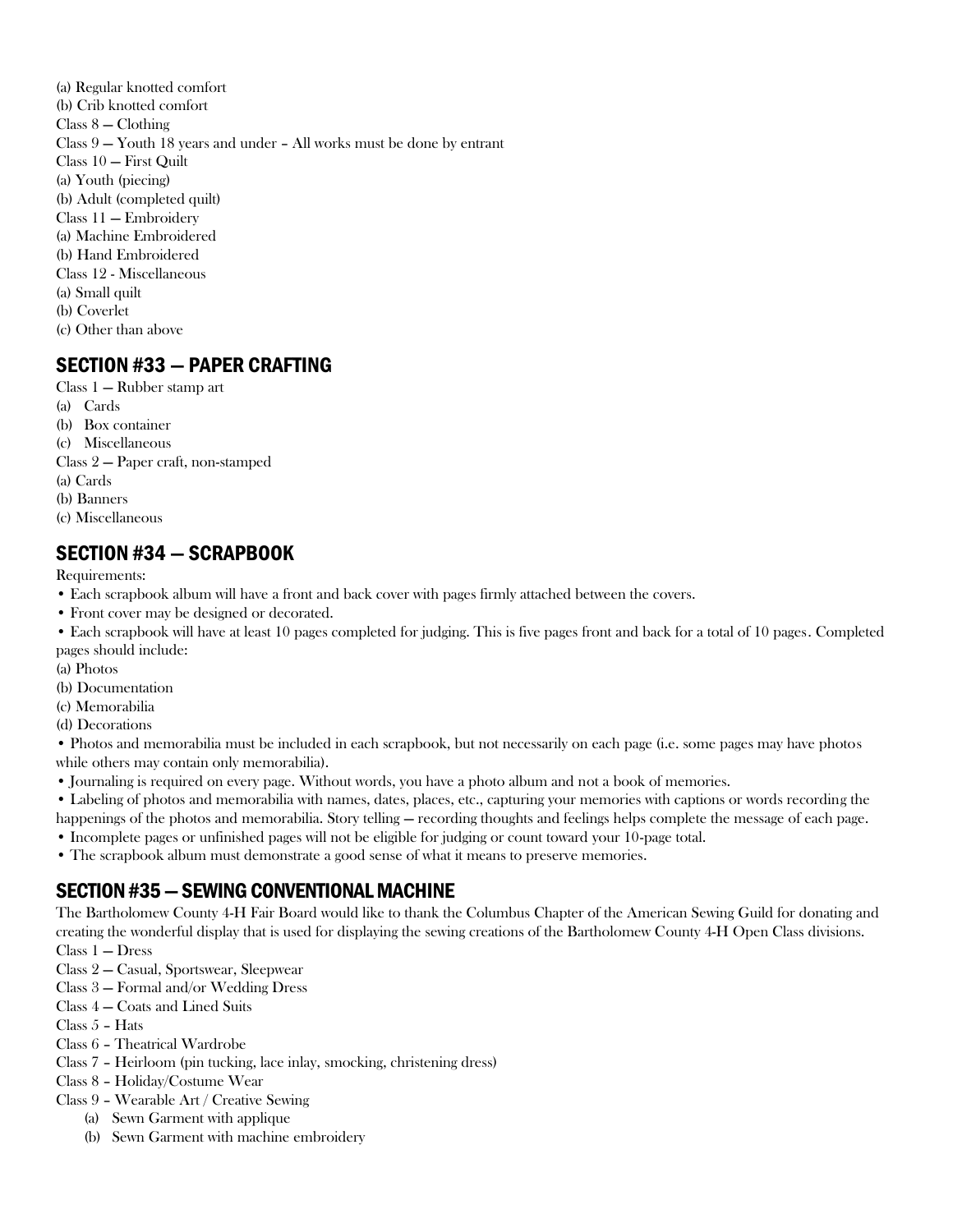- (c) Quilted Garment
- (d) Recycled Clothing
- (e) Miscellaneous
- Class 10 Children's Clothing
- (a) Dress or Coat
- (b) Sportswear, Casual or Sleepwear
- (c) Hat
- (c) Miscellaneous

Class 11– Purses

- Class 12 Accessory and Home Décor
	- (a) Sewn Pillow (other than needlework or quilted)
		- (b) Pillow case
		- (c) Place mat
		- (d) Table cloth
		- (e) Sewn hanging banner
		- (f) Sewn miscellaneous

Class 13 – Sewn doll clothes (any kind or combination of materials) Exhibit should be mounted on cardboard large enough to hold all articles

Class 14 – Miscellaneous

# SECTION #36 — SEWING SERGER AND CONVENTIONAL MACHINE

- Class 1 Dress
- Class 2 Casual, Sportswear, Sleepwear
- Class 3 Formal and/or Wedding
- Class 4 Coats and Lined Suits
- Class 5 Hats
- Class 6 Theatrical Wardrobe
- Class 7 Heirloom (pin tucking, lace inlay, smocking, christening dress)
- Class 8 Holiday/Costume Wear
- Class 9 Wearable Art / Creative Sewing
	- (f) Sewn Garment with applique
	- (g) Sewn Garment with machine embroidery
	- (h) Quilted Garment
	- (i) Recycled Clothing
	- (j) Miscellaneous
- Class 10 Children's Clothing
- (a) Dress or Coat
- (b) Sportswear, Casual or Sleepwear
- (c) Hat
- (c) Miscellaneous
- Class 11– Purses
- Class 12 Accessory and Home Décor
	- (g) Sewn Pillow (other than needlework or quilted)
	- (h) Pillow case
	- (i) Place mat
	- (j) Table cloth
	- (k) Sewn hanging banner
	- (l) Sewn miscellaneous

Class 13 – Sewn doll clothes (any kind or combination of materials) Exhibit should be mounted on cardboard large enough to hold all articles

Class 14 – Miscellaneous

# SECTION # 37 — SEWING HANDSTITCHED

- Class 1 Dress
- Class 2 Casual, Sportswear, Sleepwear
- Class 3 Formal and/or Wedding
- Class 4 Coats and Lined Suits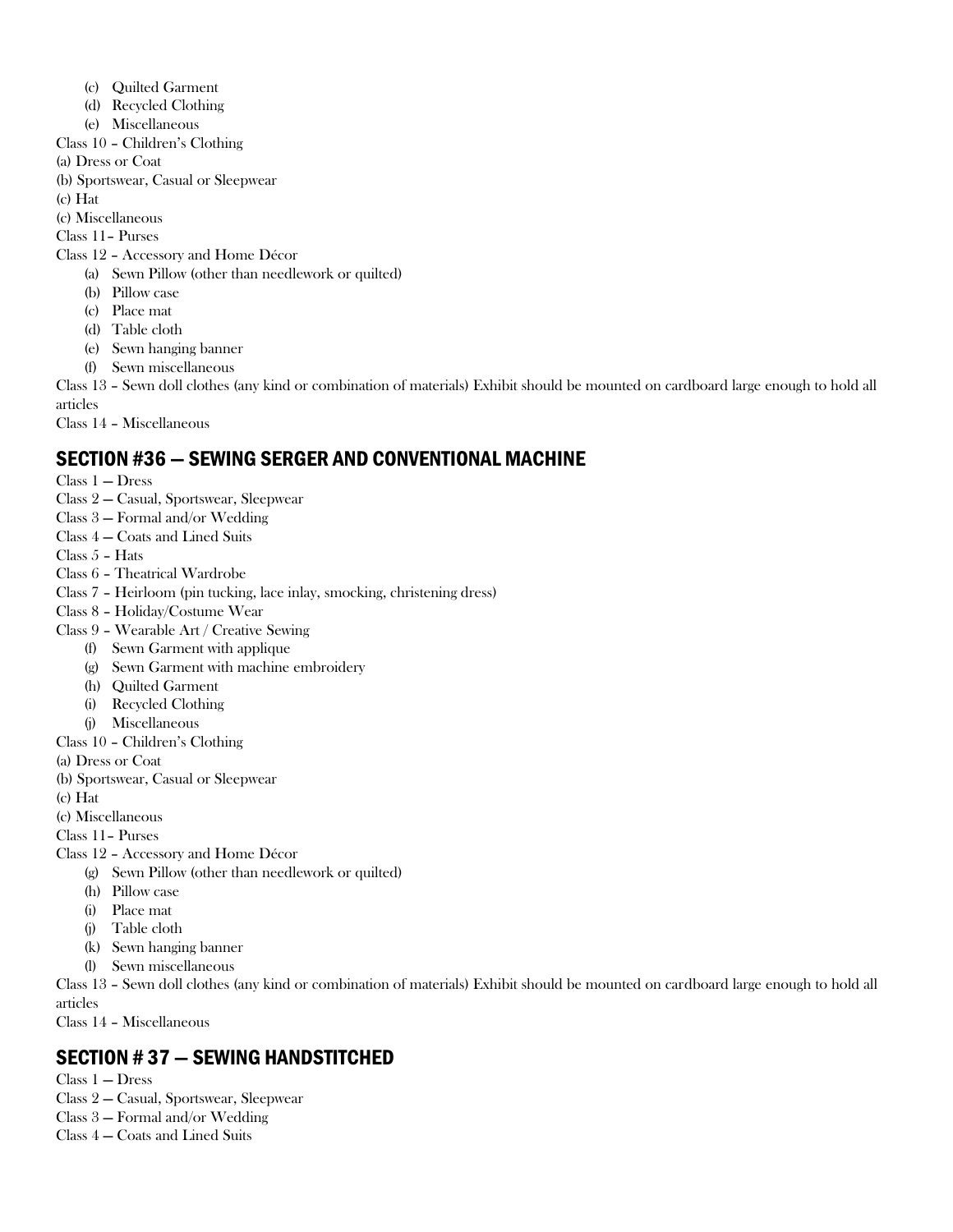- Class 5 Hats
- Class 6 Theatrical Wardrobe
- Class 7 Heirloom (pin tucking, lace inlay, smocking, christening dress)
- Class 8 Holiday/Costume Wear
- Class 9 Wearable Art / Creative Sewing
	- (k) Sewn Garment with applique
	- (l) Sewn Garment with machine embroidery
	- (m) Quilted Garment
	- (n) Recycled Clothing
	- (o) Miscellaneous
- Class 10 Children's Clothing
- (a) Dress or Coat
- (b) Sportswear, Casual or Sleepwear
- (c) Hat
- (c) Miscellaneous
- Class 11– Purses

#### Class 12 – Accessory and Home Décor

- (m) Sewn Pillow (other than needlework or quilted)
	- (n) Pillow case
	- (o) Place mat
	- (p) Table cloth
	- (q) Sewn hanging banner
	- (r) Sewn miscellaneous

Class 13 – Sewn doll clothes (any kind or combination of materials) Exhibit should be mounted on cardboard large enough to hold all articles

Class 14 – Miscellaneous

### SECTION #38 — VEGETABLES — ALL

All vegetables must be grown by exhibitor. Exhibitor to furnish their own paper plates. Label as to variety. Vegetables and fruits will be judged on the following: Condition — Freedom from dirt, disease and blemishes, proper degree of edible maturity. Quality — Crispness, firmness, flavor, etc. Trueness to type. Uniformity — All specimens should be the same size, shape and color.

Size — Should conform to market demands.

Class 1 — Beans (Except for shelled beans, exhibit a plate of 10)

(a) Green Snap

(b) Lima, shelled, 1/2 pint

- (c) Wax Pod
- (d) Shell outs, 1/2 pint

Class 2 – Beets, topped with  $\frac{1}{2}$  inch of green (plate of 3)

Class 3 — Broccoli – 1 head

Class 4 — Cabbage (Exhibit one head. Leave two or three wrapper leaves.)

- (a) Round
- (b) Pointed
- (c) Flat
- (d) Red
- (e) Savoy

Class  $5 -$  Carrots, topped with 1 inch of green (plate of 3)

Class 6 — Cauliflower – 1 head

Class 7 — Corn, Sweet (Leave in shuck—3 ears)

- (a) White
- (b) Yellow
- Class 8 Cucumbers (plate of 3)
- (a) Slicing
- (b) Pickling
- (c) Dill
- Class 9 Eggplant (1)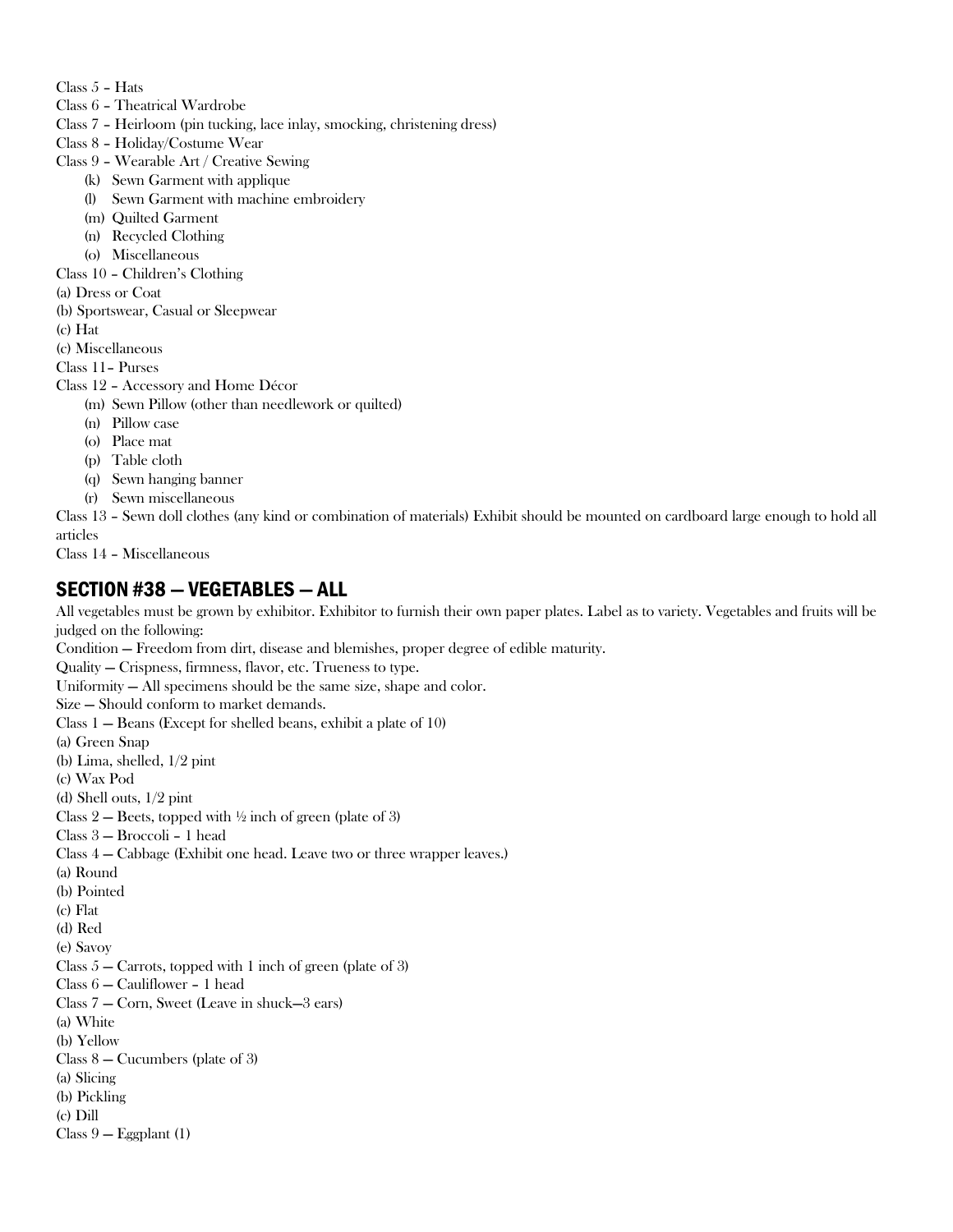Class 10 — Kohlrabi (plate of 3) Class  $11 - \text{Okra}$  (plate of 3) Class 12 — Onions, do not peel (plate of 3) (a) White (b) Yellow (c) Bermuda, yellow or white (d) Spanish, any color Class 13 — Parsnips (plate of 3) Class 14 — Peppers (plate of 3) (a) Sweet, bell type, green (b) Hot, cayenne type, red (c) Hot, Hungarian type, wax (d) Any other Class  $15 -$  Potatoes (plate of 3), any type Class 16 — Rhubarb (3 stalks) Class 17 — Squash (exhibit 1) (a) Summer (b) Winter (c) Zucchini (d) Yellow (e) Any other Class 18 — Tomatoes (plate of 3) (a) Large red (b) Large yellow (c) Small preserving, red or yellow (d) Small red or yellow cherry (5 cherry tomatoes) (e) Green (f) Any other Class 19 - Gourds, dried or green Class 20 — Miscellaneous

# SECTION #39 — VEGETABLE/GARDEN ODDITIES

Gardening is great fun. Sometimes things do not go according to plan and nature steps in and changes the results. "Believe it or not" exhibit a freak of nature from your garden: flowers, vegetables, fruit, grain, etc. Name of exhibit can be given but not necessary. Exhibit should not exceed 20-by-20 inches.

- Class 1 Flowers
- Class 2 Vegetables
- Class 3 Fruit
- Class 4 Grain
- Class 5 Miscellaneous

### SECTION #40—VEGETABLE LARGEST BY WEIGHT

Each class will be awarded first, second and third place ribbons according to weight.

- Class 1 Largest Cabbage
- Class 2 Largest Potato
- Class 3 Largest Tomato
- Class 4 Largest Onion
- Class 5 Largest Zucchini
- Class 6 Largest Sunflower

### SECTION #41 —VEGETABLE MARKET BASKET —ANY STYLE BASKET MAY BE USED.

Class 1 – Commercial Grower

Class 2 – Non-Commercial Grower (home gardener) Rules:

1. This basket must contain at least six different vegetables or fruit and should include enough food for a family of four. Example: 2 tomatoes, 4 potatoes, 2 onions, 4 beets, 2 cucumbers, and 1 head of cabbage.

2. Each exhibitor must furnish own basket.